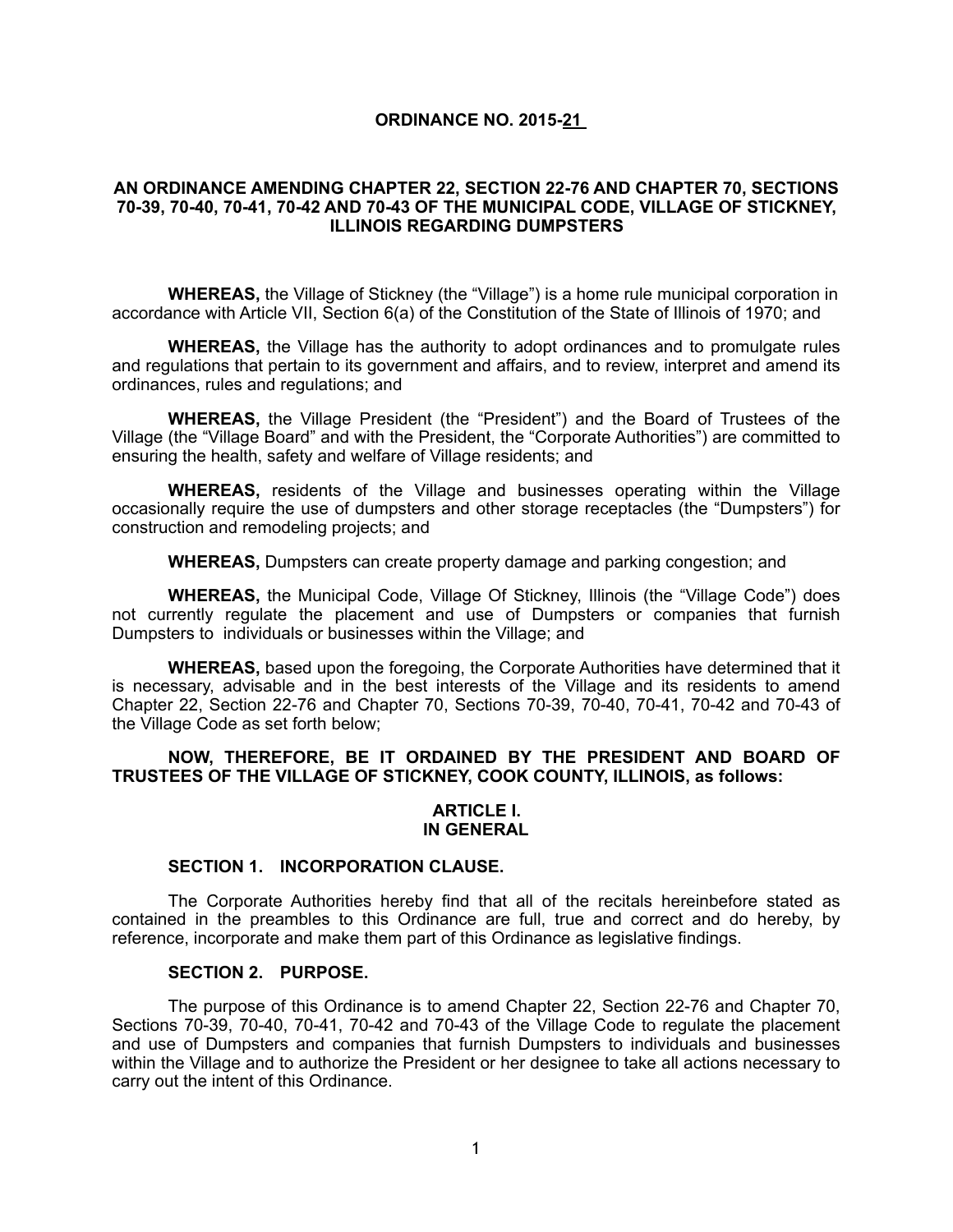# **ARTICLE II.**

## **AMENDMENT OF CHAPTER 22, SECTION 22-76 AND CHAPTER 70, SECTIONS 70-39, 70-40, 70-41, 70-42 AND 70-43 OF THE MUNICIPAL CODE, VILLAGE OF STICKNEY, ILLINOIS**

### **SECTION 3.0. AMENDMENT OF CHAPTER 22, SECTION 22-76.**

That the Village Code is hereby amended, notwithstanding any provision, ordinance, resolution or Village Code section to the contrary, by amending Chapter 22, Section 22-76, which Section shall be amended as follows:

**S**

Scavengers and/or dumpster providers .....500.00

Plus \$10,000.00 bond\* to secure compliance with the Village Code and evidence of public liability insurance in limits of \$100,000.00/\$300,000.00

# **SECTION 3.1. AMENDMENT OF CHAPTER 70, SECTION 70-39.**

That the Village Code is hereby amended, notwithstanding any provision, ordinance, resolution or Village Code section to the contrary, by deleting Chapter 70, Section 70-39, and replacing said Section with the following:

## **Sec. 70-39. Applicability.**

The restrictions imposed herein shall apply to all dumpsters, storage containers, or any similar obstruction placed on any public street, public sidewalk or public alley at any time, or moved across public right-of-way for placement on private property.

## **SECTION 3.2. AMENDMENT OF CHAPTER 70, SECTION 70-40.**

That the Village Code is hereby amended, notwithstanding any provision, ordinance, resolution or Village Code section to the contrary, by deleting Chapter 70, Section 70-40, and replacing said Section with the following:

## **Sec. 70-40. - Registration required.**

All persons, companies, corporations or entities providing any dumpster or storage container in the village must obtain a business license in accordance with Section 22-76 and submit a bond with corporate surety conditioned to indemnify the Village for any damage done to any Village property, including curbs and pavement. Such bond shall be in the principal amount of \$10,000 payable to the Village in the event of any breach of the conditions of such bond.

## **SECTION 3.3. AMENDMENT OF CHAPTER 70, SECTION 70-41.**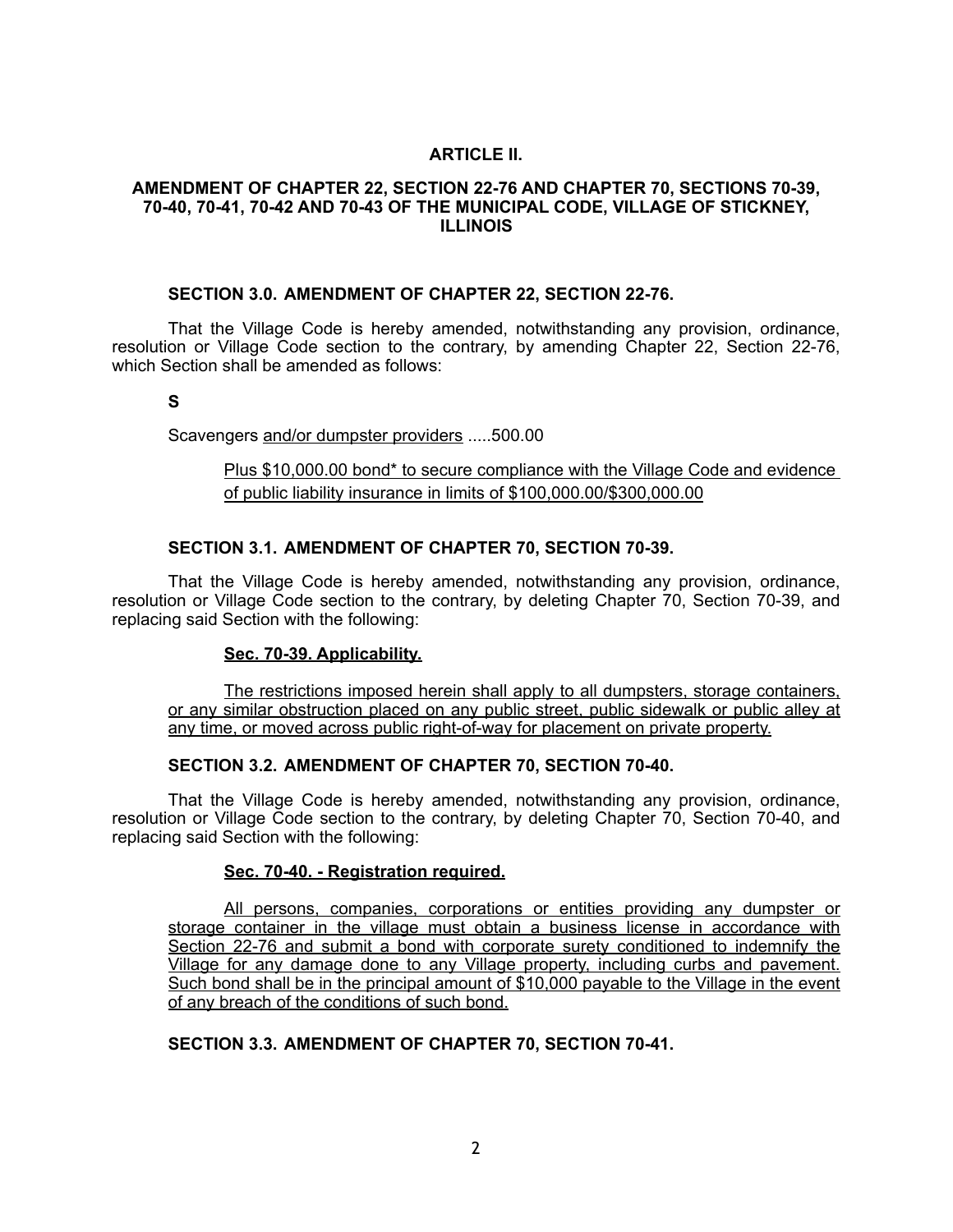That the Village Code is hereby amended, notwithstanding any provision, ordinance, resolution or Village Code section to the contrary, by deleting Chapter 70, Section 70-41, and replacing said Section with the following:

# **Sec. 70-41. – Permit required; fee.**

(1) A container permit shall be valid for ten days and is renewable. A container permit is required for all such obstructions, whether placed on public or private property. The permit must be obtained by the owner or authorized agent of the owner of the property where the dumpster, foldable dumpster or container will be placed or utilized.

(2) The container permit fee shall be \$50.00.

(3) The service providing the dumpster, foldable dumpster or container must have a current business license with the Village in order for the Village to issue a container permit.

# **SECTION 3.4. AMENDMENT OF CHAPTER 70, SECTION 70-42.**

That the Village Code is hereby amended, notwithstanding any provision, ordinance, resolution or Village Code section to the contrary, by deleting Chapter 70, Section 70-42, and replacing said Section with the following:

# **Sec. 70-42. – Location and placement.**

(1) All containers must be located on private property. The placement of containers on public alleys or parkway is strictly prohibited. Where it is not possible to place a dumpster on private property, a maximum 20-yard dumpster may be placed in the street in accordance with the provisions of this Section. Storage units, foldable dumpsters or other containers are prohibited from obstructing any portion of the public way.

(2) No such obstruction shall be allowed to be placed in any manner so as to block any public street, sidewalk or alley for use by vehicles, pedestrians or bicycles. No such obstruction shall be allowed to be placed within 15 feet from the corner of any street or alley.

(3) It is the responsibility of the permit applicant to ensure that the placement of the obstruction does not interfere with snow removal, street cleaning or capital improvements.

## **SECTION 3.5. AMENDMENT OF CHAPTER 70, SECTION 70-43.**

That the Village Code is hereby amended, notwithstanding any provision, ordinance, resolution or Village Code section to the contrary, by deleting Chapter 70, Section 70-43, and replacing said Section with the following:

## **Sec. 70-43. – Care of the public way.**

(1) The owner or authorized agent of any property owner obstructing the public way with a dumpster or container must place a flashing barricade, obtained by the owner, on either side of the obstruction.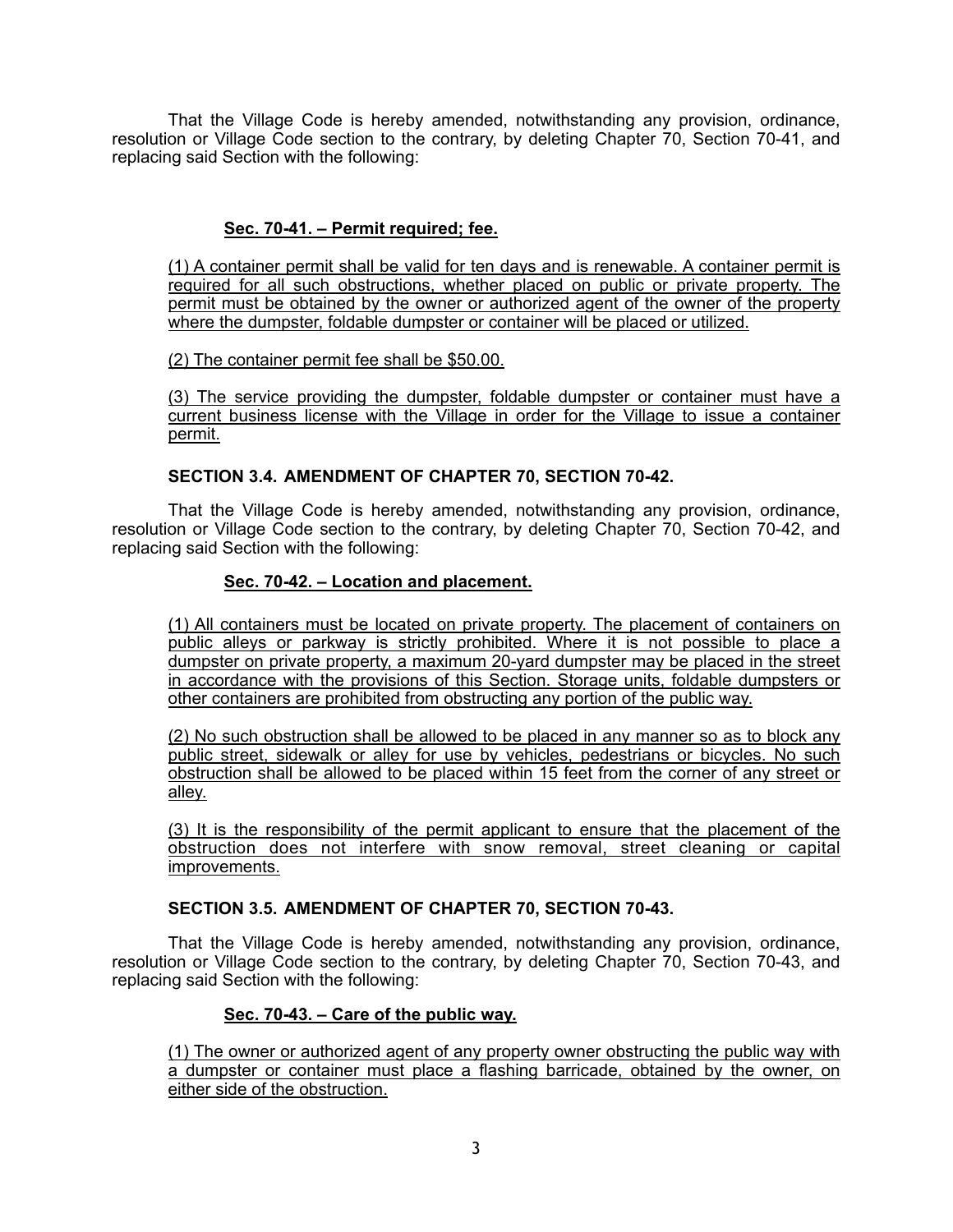(2) Any container traversing the public parkway must have padding, plywood or a like material placed under the unit to prevent damage to or depressions in the public way.

(3) The container permit applicant is responsible for any damage to the public right-ofway. The applicant will be notified of the cost of repair, based on the current cost assessed by the department of public works. Failure to pay the cost of repairs within 30 days will result in a \$750.00 fine.

## **SECTION 3.6. OTHER ACTIONS AUTHORIZED.**

The officers, employees and/or agents of the Village shall take all action necessary or reasonably required to carry out, give effect to and consummate the amendments contemplated by this Ordinance and shall take all action necessary in conformity therewith. The officers, employees and/or agents of the Village are specifically authorized and directed to draft and disseminate any and all necessary forms or notices to be utilized in connection with the intent of this Ordinance.

### **ARTICLE III. HEADINGS, SAVINGS CLAUSES, PUBLICATION, EFFECTIVE DATE**

## **SECTION 4. HEADINGS.**

The headings of the articles, sections, paragraphs and subparagraphs of this Ordinance are inserted solely for the convenience of reference and form no substantive part of this Ordinance nor should they be used in any interpretation or construction of any substantive provision of this Ordinance.

## **SECTION 5. SEVERABILITY.**

The provisions of this Ordinance are hereby declared to be severable and should any provision of this Ordinance be determined to be in conflict with any law, statute or regulation by a court of competent jurisdiction, said provision shall be excluded and deemed inoperative, unenforceable and as though not provided for herein and all other provisions shall remain unaffected, unimpaired, valid and in full force and effect.

### **SECTION 6. SUPERSEDER.**

All code provisions, ordinances, resolutions, rules and orders, or parts thereof, in conflict herewith are, to the extent of such conflict, hereby superseded.

## **SECTION 7. PUBLICATION.**

A full, true and complete copy of this Ordinance shall be published in pamphlet form or in a newspaper published and of general circulation within the Village as provided by the Illinois Municipal Code, as amended.

## **SECTION 8. EFFECTIVE DATE.**

This Ordinance shall be effective and in full force immediately after its passage and approval.